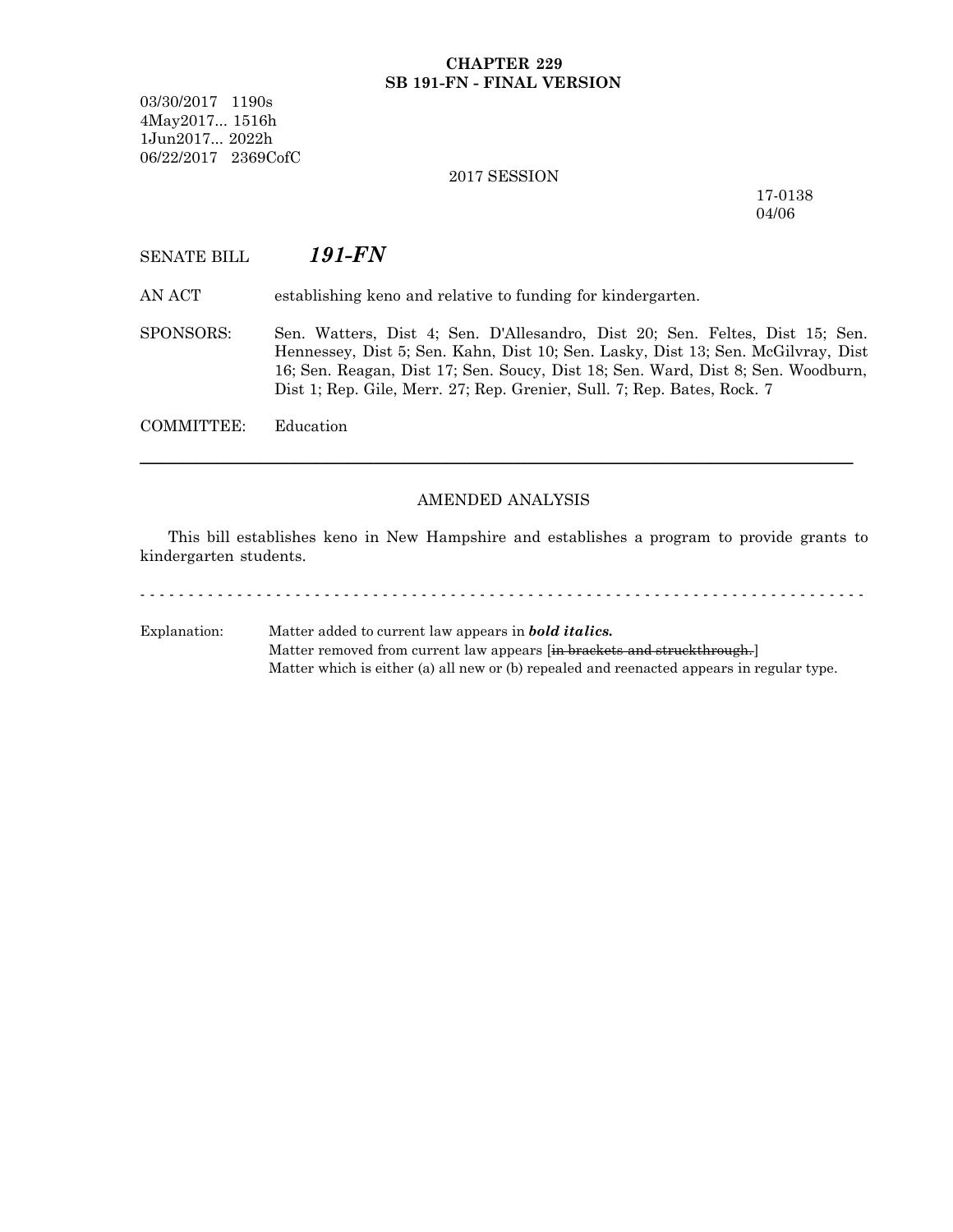## **CHAPTER 229 SB 191-FN - FINAL VERSION**

03/30/2017 1190s 4May2017... 1516h 1Jun2017... 2022h 06/22/2017 2369CofC 17-0138

04/06

#### STATE OF NEW HAMPSHIRE

*In the Year of Our Lord Two Thousand Seventeen*

AN ACT establishing keno and relative to funding for kindergarten.

*Be it Enacted by the Senate and House of Representatives in General Court convened:*

229:1 New Subdivision; Keno. Amend RSA 284 by inserting after section 40 the following new subdivision: 1 2

3

12

## Keno

284:41 Definition. In this subdivision, "keno" means any game where a player purchases a ticket from a field of 80 numbers and selects a specific amount of numbers. A random number generator employed by the lottery commission chooses 20 numbers at random and the player is paid out against his or her original wager. 4 5 6 7

284:42 Administration and Enforcement. The lottery commission shall administer and enforce this subdivision in any town or city that has voted to allow such gaming. 8 9

284:43 Rulemaking. The lottery commission shall adopt rules, pursuant to RSA 541-A, relative to: 10 11

I. The application procedure for keno licenses.

- II. Information to be required on license applications. 13
- III. Procedures for a hearing following the revocation of a license. 14
- IV. The operation of keno games, including types and amounts of wagers. 15

V. Information required and forms for submission of financial reports. 16

- VI. Guidelines for licensees under this subdivision to set transaction limits for daily, weekly, and monthly play of keno for individual keno players. 17 18
- 284:44 License Fees. 19

I. The license fee for a commercial premises keno license issued under RSA 284:46 shall be \$500 per year. Such fee shall be submitted to the lottery commission at the time the application is made and shall be refunded if the application is denied. 20 21 22

- II. All net proceeds collected by the lottery commission under this section shall be deposited in the education trust fund established in RSA 198:39. 23 24
- 284:45 License Applications. 25
- I. Applications shall be submitted to the lottery commission by the licensee. Proof of authority to submit the application on behalf of the licensee may be required. 26 27
- 28

II. Applications shall be made only on the forms supplied to the licensee by the lottery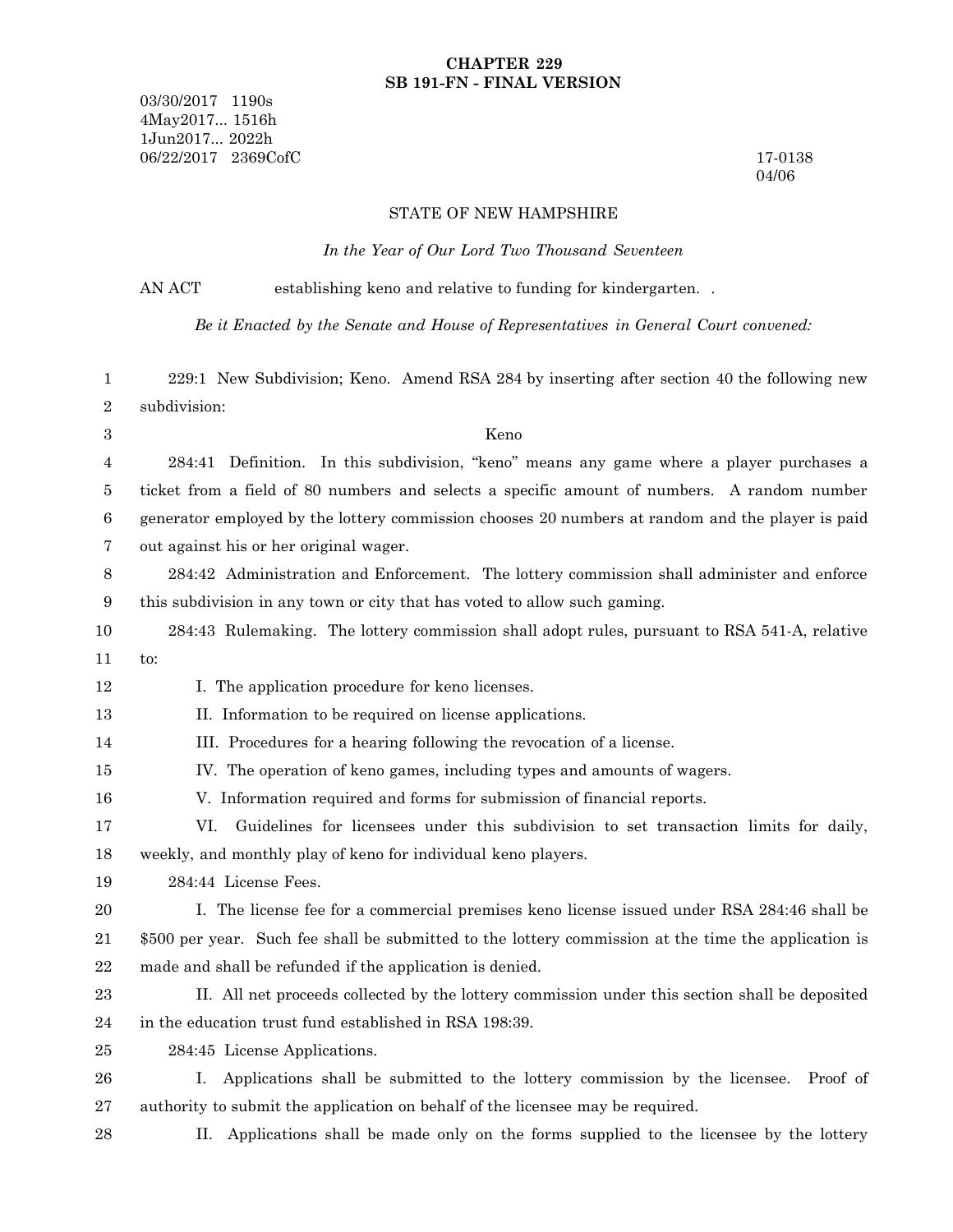# **CHAPTER 229 SB 191-FN - FINAL VERSION - Page 2 -**

| 1                | commission.                                                                                           |
|------------------|-------------------------------------------------------------------------------------------------------|
| $\boldsymbol{2}$ | III. The application form shall be fully completed by the licensee.                                   |
| 3                | IV. Applicants for commercial premises keno licenses shall be submitted at least 30 days              |
| $\overline{4}$   | before the first game date.                                                                           |
| 5                | V. The applicant shall certify under oath that:                                                       |
| 6                | (a) The information provided on the application is accurate.                                          |
| 7                | (b) Neither the applicant nor any employee will operate keno games if such person has                 |
| $8\,$            | been convicted of a felony within the previous 10 years which has not been annulled by a court, or a  |
| 9                | misdemeanor involving falsehood or dishonesty within the previous 5 years which has not been          |
| 10               | annulled by a court, or has violated the statutes or rules governing charitable gaming in this or any |
| 11               | state.                                                                                                |
| 12               | The applicant and any employee who will be participating in the operation of the<br>(c)               |
| 13               | keno games is aware of all statutes and rules applicable to the operation of keno games.              |
| 14               | VI. To be eligible for licensure under this subdivision an applicant shall:                           |
| 15               | (a) Document that it is one of the following:                                                         |
| 16               | A restaurant or hotel holding a valid liquor license under RSA 178:20, II,<br>(1)                     |
| 17               | RSA 178:21, II(a) or (b), or RSA 178:22, $V(q)$ .                                                     |
| 18               | (2) A brew pub holding a valid liquor license under RSA 178:13.                                       |
| 19               | (3) A ballroom holding a valid liquor license under RSA 178:22, V(c).                                 |
| 20               | (4) A veterans' club, private club, or social club holding a valid liquor license under               |
| 21               | RSA 178:22, V(h).                                                                                     |
| 22               | (5) A convention center holding a valid liquor license under RSA $178:22$ , V(i).                     |
| 23               | $(6)$ A hotel holding a valid liquor license under RSA 178:22, $V(k)$ .                               |
| 24               | A racetrack holding a valid liquor license under RSA 178:22, V(n).                                    |
| 25               | (8) A sports recreation facility holding a valid liquor license under RSA 178:22, $V(v)$ .            |
| 26               | (b) Document that the keno games will only be operated in towns and cities that have                  |
| $27\,$           | voted to allow the operation of keno games pursuant to RSA 284:51.                                    |
| $\bf{28}$        | (c) Maintain a current list of employees.                                                             |
| 29               | (d) Document that no minor under the age of 18 shall be allowed to purchase or redeem                 |
| 30               | a keno ticket.                                                                                        |
| 31               | VII. A suspension or revocation of a liquor license shall result in the immediate suspension          |
| 32               | of the keno license issued under this chapter.                                                        |
| 33               | 284:46 License; Issuance.                                                                             |
| 34               | I. Upon receipt of an application under RSA 284:45 the lottery commission shall review the            |
| 35               | application and shall, in writing, grant or deny the application within 45 days of receipt.           |
|                  |                                                                                                       |
| 36               | The lottery commission shall deny a license application for any one of the following<br>П.            |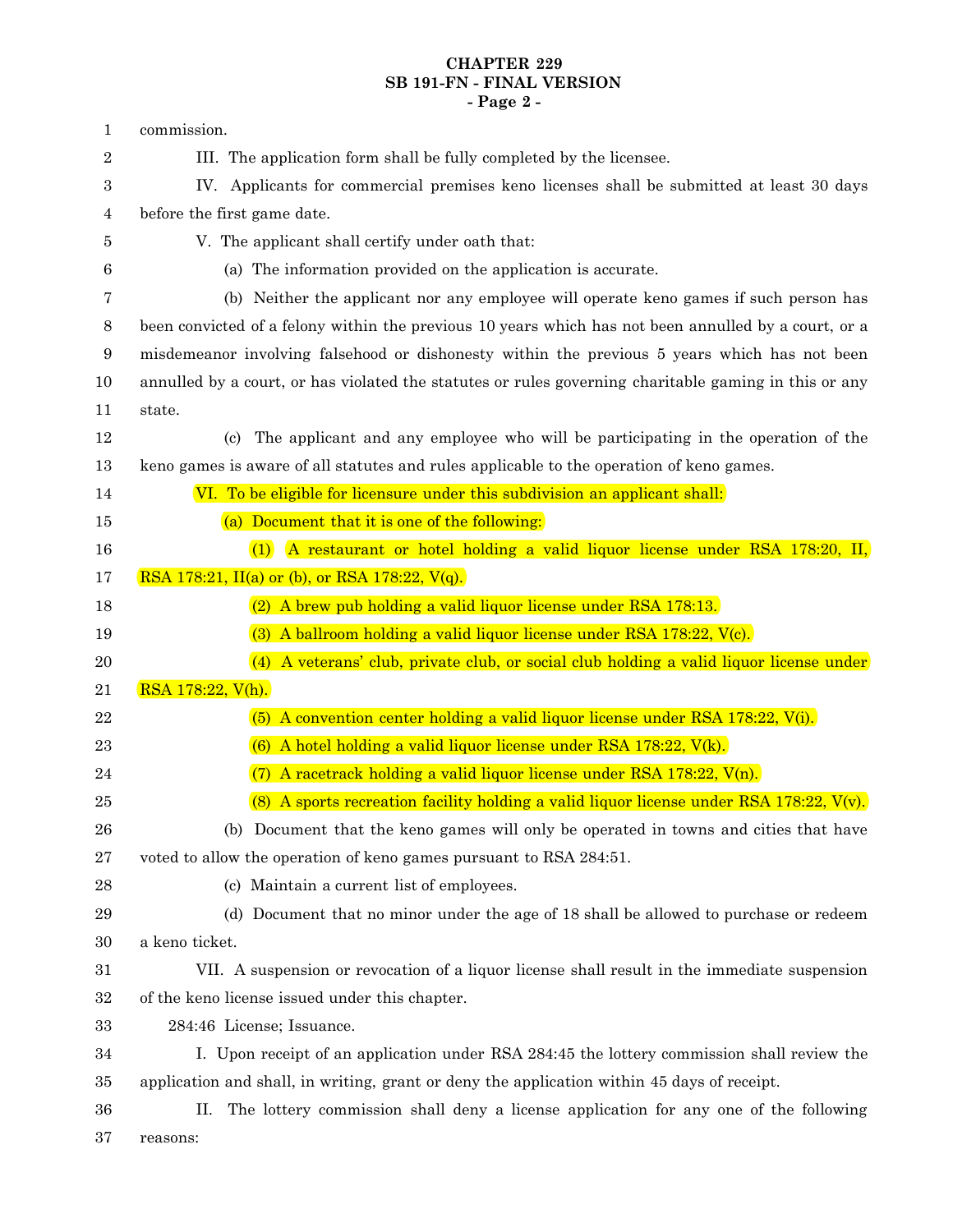## **CHAPTER 229 SB 191-FN - FINAL VERSION - Page 3 -**

1

(a) The license of the applicant has been previously revoked by the commission.

(b) The applicant has been convicted of a crime provided for in this chapter or in any other chapter for any gaming offense. 2 3

4

(c) The applicant loses his or her liquor license after submitting the application.

III. No person who has been convicted of a felony or class A misdemeanor within the previous 10 years which has not been annulled by a court, or a class B misdemeanor within the past 5 years which has not been annulled by a court, or who has violated any of the statutes or rules governing charitable gambling in the past in this or in any other state shall be licensed under this subdivision, or rent, lease, sublease, or otherwise provide any hall or keno paraphernalia for the conduct of keno licensed under this subdivision. 5 6 7 8 9 10

IV. The lottery commission shall only issue a license for an eligible location where keno tickets shall be sold and the game played within the area apportioned to distribute beverages pursuant to RSA 284:45. The lottery commission shall control the installation of the keno ticket terminals and ensure that the sale of the tickets is limited to the area apportioned to distribute beverages pursuant to RSA 284:45. 11 12 13 14 15

16

284:47 Operation of Keno Games.

I. A licensee may operate keno games at its business between the hours of 11 a.m. and 11 p.m. 17 18

II. A licensee may retain 8 percent of the proceeds from keno games. Of the remaining 92 percent: 19 20

21

(a) One percent shall be paid to the department of health and human services to support research, prevention, intervention, and treatment services for problem gamblers. 22

(b) The remainder, less the administrative costs of the lottery commission and prize payouts, shall be deposited in the education trust fund established in RSA 198:39. 23 24

III. No person who has been convicted of a felony or class A misdemeanor within the previous 10 years which has not been annulled by a court, or a class B misdemeanor within the past 5 years which has not been annulled by a court, or who has violated any of the statutes or rules governing charitable gambling in the past in this or any other state shall operate a keno game licensed under this subdivision, or rent, lease, sublease, or otherwise provide any hall or keno paraphernalia for the conduct of keno licensed under this subdivision. 25 26 27 28 29 30

31

IV. No one under the age of 18 years shall be allowed to purchase or redeem a keno ticket. 284:48 Financial Reports and Inspection Required.

32 33

I. Any person which has been licensed to conduct keno games shall submit a complete financial report to the lottery commission for each license issued under RSA 284:46 within 15 days after the expiration of each license, provided, however, a complete monthly financial report shall be submitted in a timely fashion to the commission for each month covered by a license issued under RSA 284:46 on a form to be approved by the lottery commission. 34 35 36 37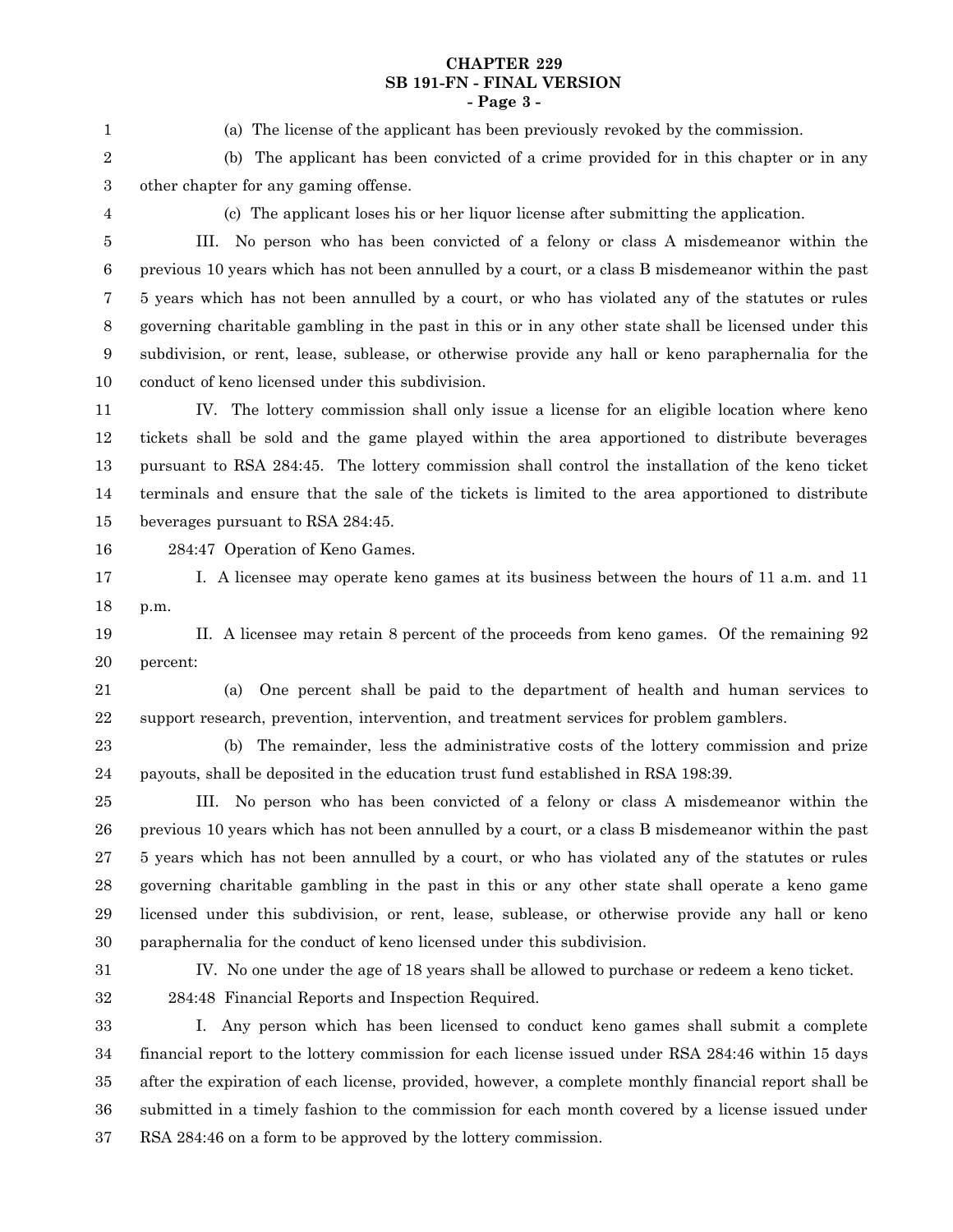## **CHAPTER 229 SB 191-FN - FINAL VERSION - Page 4 -**

II. All licensees shall maintain a separate checking account for the deposit and disbursement of all income relating to keno, except cash prizes awarded at the games. All expenses shall be paid by check, and all prizes of \$500 or more shall be paid by check. No keno funds shall be commingled with other funds of the licensee. The licensee shall retain all canceled checks for the payment of expenses and prizes for at least 2 years from the date of the check. The licensee shall not cash checks which it issues. 1 2 3 4 5 6

7

III. All financial reports filed by the licensee shall be maintained by the lottery commission for a period of one year from the date of filing and shall be open to public inspection. 8

IV. All financial records pertaining to the operation of keno games shall be maintained by the licensee and shall be made available to representatives of the lottery commission or of the commissioner of the department of safety upon request. 9 10 11

V. A licensee which has been licensed to conduct keno games shall maintain complete and accurate documentation of all revenues and expenses contained in the financial reports for at least 2 years from the date the financial report is filed. 12 13 14

284:49 Suspension; Revocation. The commission may suspend or revoke the license of any licensee who violates any provision of this subdivision. Any licensee whose license is revoked shall not be eligible for licensure for a period of up to one year from the date of revocation. 15 16 17

284:50 Rehearing and Appeal. Any person aggrieved by a decision of the commission to deny or revoke a keno license may apply to the commission for a rehearing within 15 business days of the decision. Rehearings and appeals shall be governed by RSA 541. 18 19 20

284:51 Local Option. 21

22

I. Any town or city may allow the operation of keno games according to the provisions of this subdivision, in the following manner: 23

(a) In a town, the question shall be placed on the warrant of an annual town meeting under the procedures set out in RSA 39:3, and shall be voted on a ballot. In a city, the legislative body may vote to place the question on the official ballot for any regular municipal election, or, in the alternative, shall place the question on the official ballot for any regular municipal election upon submission to the legislative body of a petition signed by 5 percent of the registered voters. 24 25 26 27 28

(b) The selectmen, aldermen, or city council shall hold a public hearing on the question at least 15 days but not more than 30 days before the question is to be voted on. Notice of the hearing shall be posted in at least 2 public places in the municipality and published in a newspaper of general circulation at least 7 days before the hearing. 29 30 31 32

 $(c)$  The wording of the question shall be substantially as follows: "Shall we allow the operation of keno games within the town or city?" 33 34

II. If a majority of those voting on the question vote "Yes," keno games may be operated within the town or city. 35 36

III. If the question is not approved, the question may later be voted upon according to the 37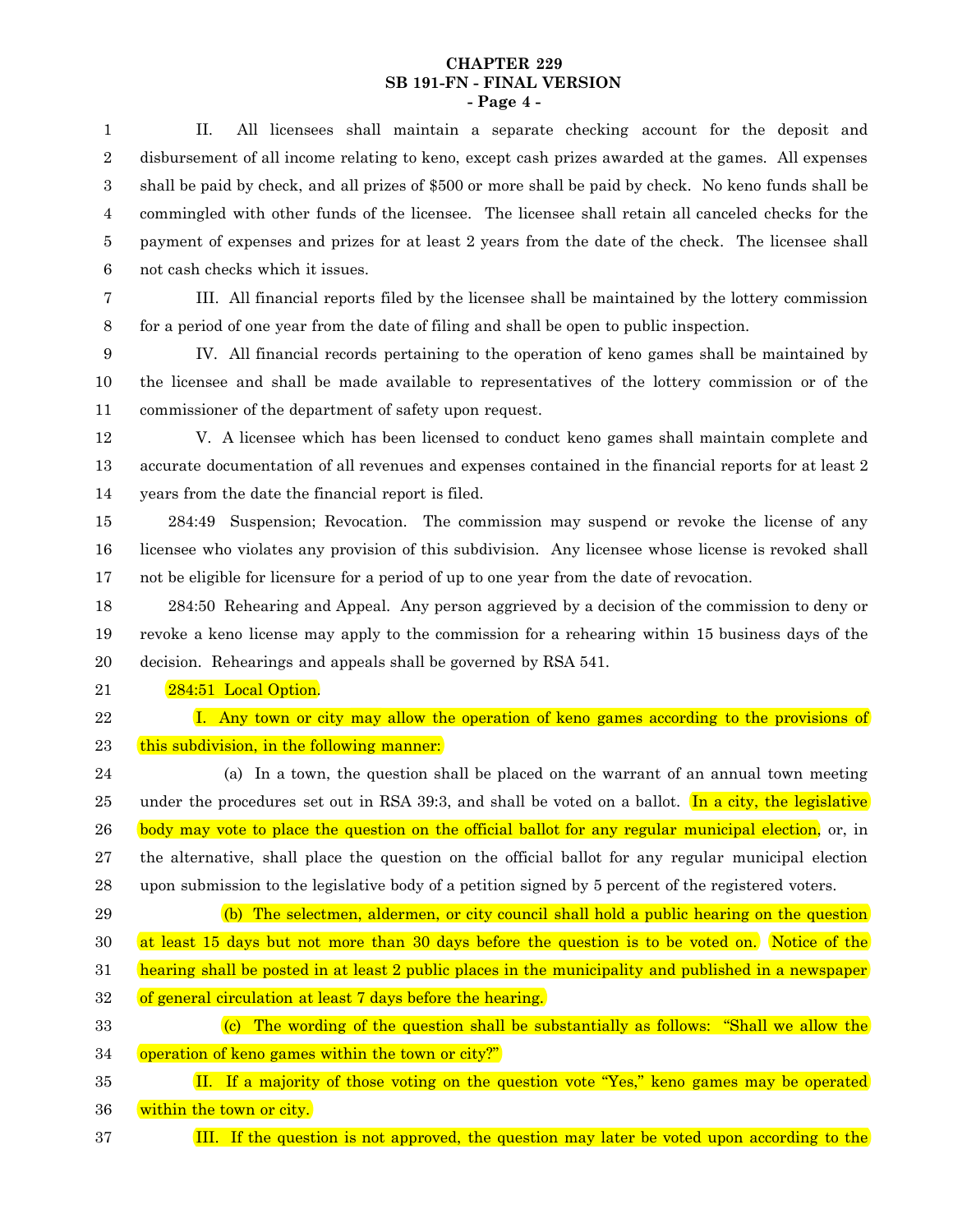## **CHAPTER 229 SB 191-FN - FINAL VERSION - Page 5 -**

| 1                | provisions of paragraph I at the next annual town meeting or regular municipal election.              |
|------------------|-------------------------------------------------------------------------------------------------------|
| $\boldsymbol{2}$ | IV. A municipality that has voted to allow the operation of keno games may consider                   |
| $\boldsymbol{3}$ | rescinding its action in the manner described in paragraph I of this section.                         |
| 4                | V. The lottery commission shall maintain a list of municipalities where keno is available.            |
| 5                | Application of Receipts; Education Trust Fund. Amend RSA 6:12, I(b)(65) to read as<br>229:2           |
| $\,6\,$          | follows:                                                                                              |
| 7                | (65) Money received under RSA 77-A, RSA 77-E, RSA 78, RSA 78-A, RSA 78-B,                             |
| $8\,$            | RSA 83-F, RSA 284:44 and RSA 284:47, and from the sweepstakes fund, which shall be credited to        |
| 9                | the education trust fund under RSA 198:39.                                                            |
| 10               | 229:3 Education Trust Fund; Keno Profits Added. Amend RSA 198:39, I(k) to read as follows:            |
| 11               | Funds collected and paid over to the state treasurer by the lottery<br>$\left( k\right)$              |
| 12               | commission pursuant to RSA 284:44 and RSA 284:47.                                                     |
| 13               | ( <i>l</i> ) Any other moneys appropriated from the general fund.                                     |
| 14               | 229:4 New Section; School Money; Kindergarten Grants. Amend RSA 198 by inserting after                |
| 15               | section 48-b the following new section:                                                               |
| 16               | 198:48-c Kindergarten Grants.                                                                         |
| 17               | $I(a)$ For fiscal year 2019, in addition to any funds received pursuant to RSA 198:40-a, in           |
| 18               | the first year that a school district or chartered public school that operates an approved full-day   |
| 19               | kindergarten program, the commissioner of the department of education shall calculate and             |
| 20               | distribute a grant of \$1,100 per kindergarten pupil based on the enrollment number of eligible full- |
| 21               | day kindergarten pupils on the first day of the school year. The superintendent, or designee, shall   |
| $\bf{22}$        | certify the enrollment number of kindergarten pupils to the commissioner.                             |
| 23               | For fiscal year 2019, once pupils enrolled in an approved full-day kindergarten<br>(b)                |
| 24               | program have been counted in the school district's average daily membership in attendance as          |
| 25               | defined in RSA 198:38, I, a school district, or a chartered public school based on its kindergarten   |
| 26               | average daily membership enrollment number, shall receive, in addition to any funds received          |
| 27               | pursuant to RSA 198:40-a, an additional grant of \$1,100 per kindergarten pupil attending a full-day  |
| 28               | The commissioner shall certify the amount of the grant to the state<br>kindergarten program.          |
| 29               | treasurer and direct the payment thereof from the education trust fund established in RSA 198:39      |
| 30               | to the school district or chartered public school.                                                    |
| 31               | (c) Grants shall be disbursed to a school district pursuant to the distribution schedule in           |
| $32\,$           | RSA 198:42 and to a chartered public school pursuant to the distribution schedule in RSA 194-B:11,    |
| 33               | $I(c)$ .                                                                                              |

(d) The amount necessary to fund the grants under this section is hereby appropriated to the department from the education trust fund. The governor is authorized to draw a warrant from the education trust fund to satisfy the state's obligation under this section. 34 35 36

37

II. A school district or chartered public school that operates an approved full-day